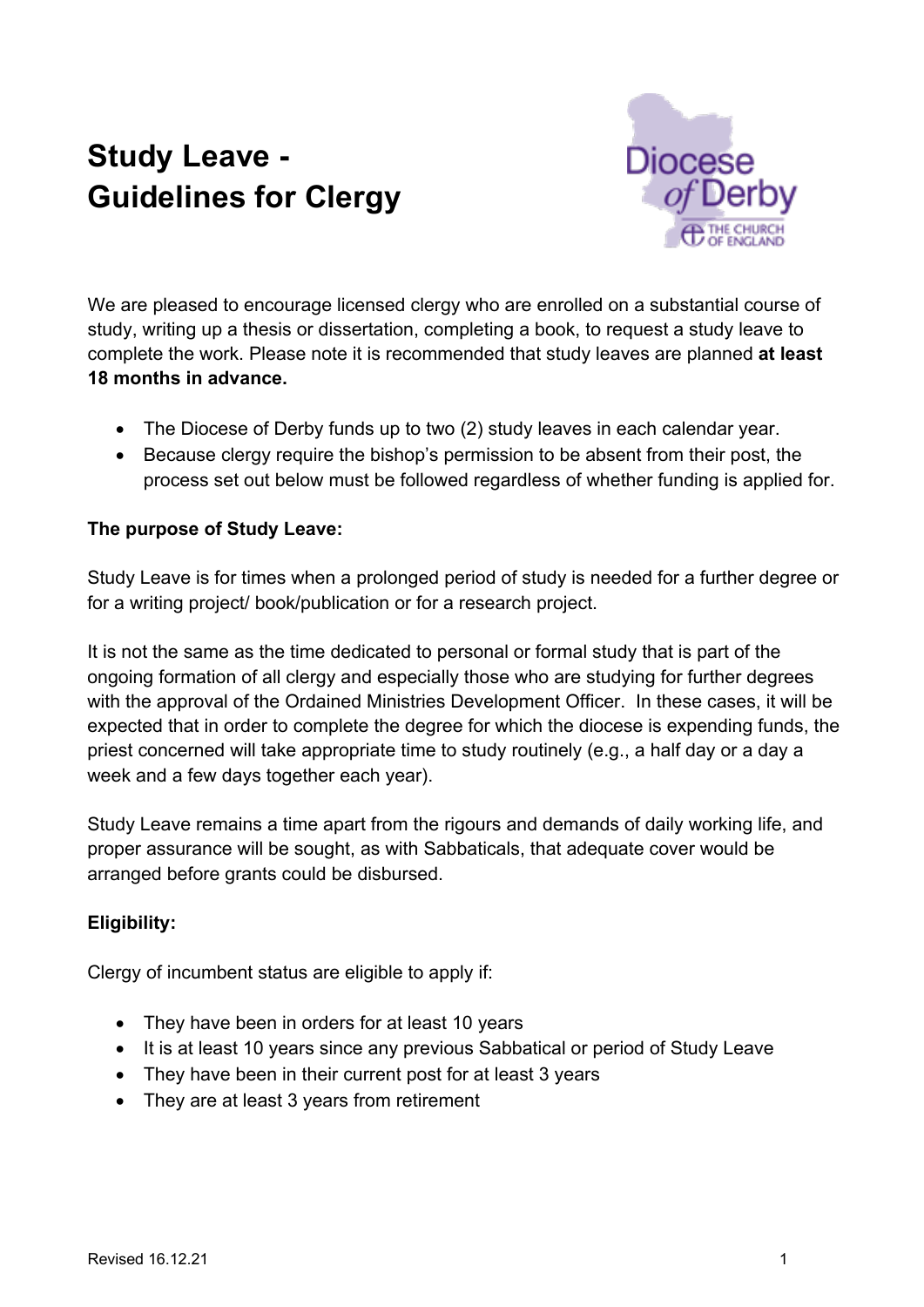#### **How long can it last?**

The normal period for a study leave is three months (with a minimum of six weeks and a of maximum 12 weeks). These periods should be seen as over and above annual holiday.

Study Leave is more flexible than a sabbatical in length and structuring of time. It is available in two-week blocks from a minimum of two weeks up to a maximum of twelve weeks and over as many as three years.

#### **Process:**

It is recommended that study leaves are planned **in advance.** This is to secure an allocation in the budget and to enable sufficient time for planning, preparation, and additional fundraising (if required). Applications for study leave are usually dealt with at the first meeting of the Bishop's Leadership Staff Team after 30<sup>th</sup> April in the preceding year of the proposed study leave. Proper planning before submission is key.

- 1. **The first step** is for you to arrange a meeting with the Ordained Ministries Development Officer by emailing or ringing Marietta Forman at either Marietta.forman@derby.anglican.org or 01332 388673 to discuss ideas and possibilities. *You might also consider talking through ideas about the study leave with your tutor/editor.*
- 2. **Bring a draft of the application to that meeting (Form B).** A final version will eventually be submitted to the bishop for authorisation*.*

Your draft should:

- Set out a directed level of study with clearly defined outcomes
- Indicate a timetable
- Confirm support of your Area Dean
- Confirm support from the Churchwarden(s) or any appropriate other(s)
- Include what the arrangements for cover will be in your absence
	- This will involve consultation with the Area Dean and work colleagues. It is very important that throughout the period of the study leave you have no significant contact with your church and to arrange for all work-related phone calls to be redirected elsewhere. It is not appropriate to expect other family members living in the vicarage to deal with all enquiries during your absence.
- Where funding is applied for, a budget indicating the costs of its various elements, including whether you will need to look to other sources of funding (Please use **Form B1** to apply for your study leave grant).